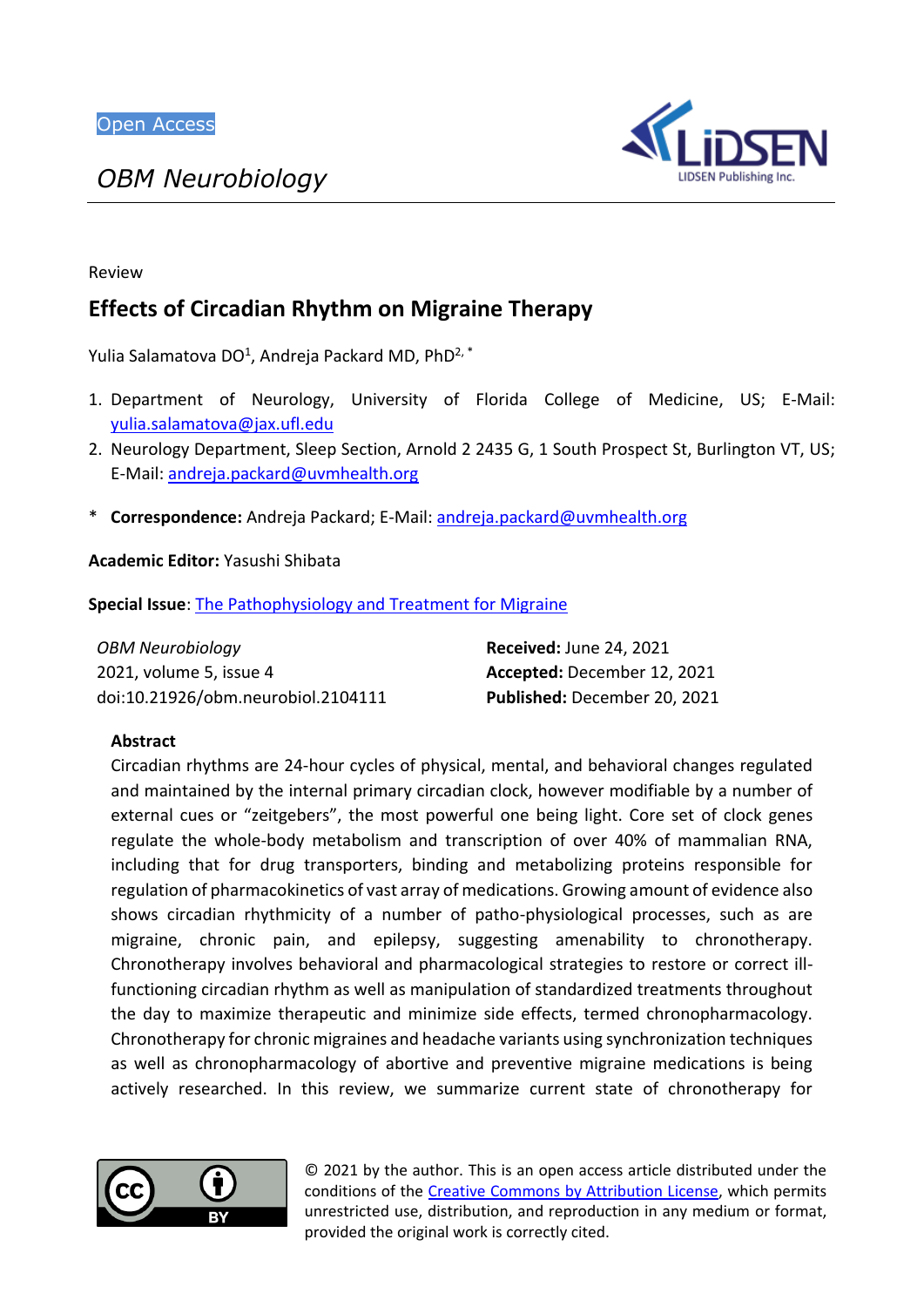headache variants and discuss future prospects in circadian optimization of migraine headaches treatment.

### **Keywords**

Migraine; headache; sleep; circadian rhythm; chronotherapy; chronopharmacology

# **1. Biology of Mammalian Circadian Rhythm**

Circadian rhythms are 24-hour cycles of physiological, behavioral and cognitive changes which are entrained to the environment by external cues or "zeitgebers", but persist independently in the absence of external signals in almost all organisms [1]. They regulate the array of physiological processes, such as sleep/wake cycles, body temperature, hunger/satiety, blood pressure, heart rate, respiration, and pain modulation [1-7]. In mammals, circadian rhythms are regulated and maintained by the internal primary circadian clock, or "master clock", located in the suprachiasmatic nuclei (SCN) of ventral hypothalamus. The SCN coordinates peripheral clocks of body organs and individual cells to achieve maximum effectiveness, either in a direct manner (through SCN neurotransmitter signaling) or indirectly by controlling hormonal and autonomic outputs [8]. Optimal orchestration is then achieved by the ability of the SCN to reset in response to a number of environmental zeitgebers. The dominant synchronizing zeitgeber is light, likely due to the universal presence of cycles of light and dark on the Earth. Light activates melanopsin receptors on retinal ganglion cells, which then send activating glutamatergic signal via the retinohypothalamic tract directly to SCN neurons [9].

Intracellular circadian clock machinery depends on the transcription and translation of the core clock genes that can be thought of in three main groups. The first group of molecular clock proteins include CLOCK /BMAL1 dimers that are transcription factors governing transcription of downstream clock genes. The second group, that includes PER-CRY and REV-ERBs/RORs dimers, has the property to reenter the nucleus and inhibit CLOCK/BMAL1 in negative feedback loop [10, 11]. The third clock protein group are essentially modifiers of the circadian rhythm that are able to speed up degradation or slow accumulation of the other clock proteins mostly via phosphorylation/dephosphorylation [12, 13]. This cascade of clock proteins effects up to 43% of mammalian RNA protein coding genes, which in turn have been shown to cycle in their abundance in one or more organs, typically in organ specific manner [14].

# **2. Circadian Variation of Pain and Migraines**

Circadian rhythm changes in pain perception have been well established by numerous studies for a spectrum of pain conditions including migraines [15-17]. Clinically, symptoms of migraines and other types of primary headaches do cycle in patients, usually with different periodicities [18]. Migraine attacks mostly peak early in the morning or late at night, although some studies report an afternoon or biphasic peaks, likely related to the individual patient chronotypes [19]. Migraineurs more often belong to early chronotype group and most migraine attacks happen in the early mornings [20]. Circadian rhythms were shown to play an important role in inflammatory pathways, which are favored by current data as the main pathophysiological mechanisms of migraine [21, 22].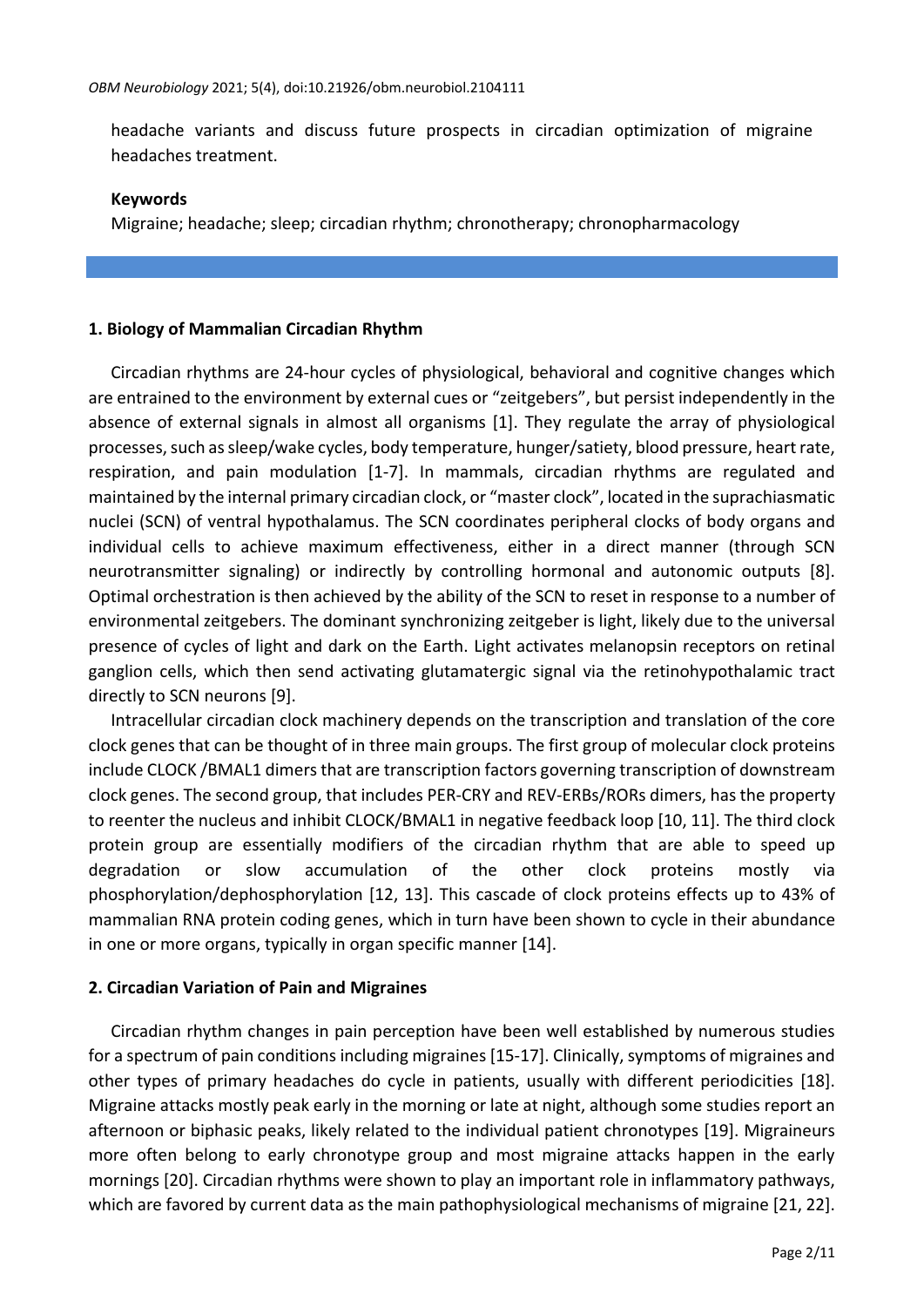Circadian control of pain and neuroinflammation has recently been well covered in literature offering extensive lists of immune mediators and receptors whose expression is under the control of circadian genes [21]. For example, cytokines TNF-α, IL-2, IFN-ɣ and IL-10 peak during the resting period, while circadian misalignment results in increase of TNF-α, C-reactive protein (CRP) and interleukin 10 (IL-10) [23]. In migraine patients, TNF-α, CRP as well as neutrophil/monocyte and platelet/lymphocyte ratios (NMR and PLR) are higher compared to healthy controls [24]. In a murine model of chronic pain circadian rhythmicity of pain behavior and expression of pain-related NMDA receptor subunit and CREB in the SCN being the highest at the beginning of the active period [25]. Clock gene Per1 in spinal dorsal horn may play a crucial role in sensitivity to neuropathic pain as its downregulation leads to increase in mechanical sensitivity in mice [26].

Migraine process involves sensitization of the trigeminovascular system and activation of the hypothalamus which is central for sleep-wake cycle regulation, and stabilization of the arousal system of the brain [22, 27, 28]. Lateral hypothalamic peptidergic neurons produce orexin during wakefulness and melanin-concentrating hormone during REM sleep, thus augmenting inputs from brainstem to the cortex [27]. Interestingly, pituitary adenylate cyclase-activating peptide (PACAP) is a hypothalamic signaling molecule that plays a role in circadian clock, and is involved in pathophysiology of migraines typically being both elevated in patients with migraines and acting as a migraine trigger [28-30].

Circadian misalignment and sleep disturbances can increase migraine frequency [31, 32]. For example, familial migraine with aura in patients suffering from familial advanced sleep phase syndrome (FASPS) is associated with mutations in a serine-threonine kinase, casein kinase I delta (CKI δ), which reduce CKI δ activity and thus lead to reduced phosphorylation of Per2 and its greater stability [33]. Two specific mutations in the gene encoding CKI δ (T44A and H46R) were identified as associated with migraine phenotype. Mice carrying CKI δ -T44A allele were more sensitive to pain, suggesting that decrease in CKI  $\delta$  activity can contribute to the pathogenesis of migraine [34]. Melatonin, hormone secreted by the pituitary gland with control of hypothalamus has been extensively studied in headache. Specifically, melatonin levels are more sensitive to light exposure in familial migraine patients, thus suggesting higher light sensitivity in migraineurs not only during attacks, but also in between the episodes [35, 36]. Prolonged exposure to light in the Arctic population during the summer season correlates with more frequent headaches in migraine patients [37]. Nocturnal serum melatonin and urine metabolite levels are lower in adult patients suffering from migraine compared to healthy adults, with no difference after exclusion of patients with insomnia and depression [36]. 3 mg of immediate release melatonin was found to be superior to placebo and comparable to nightly amitriptyline 25mg in decreasing migraine frequency [38-40]. In addition to proposed direct effects of melatonin concentration on migraines decreased availability of melatonin and a relative increase of N-acetylserotoin/melatonin ratio in a setting of gut dysbiosis increase glutamatergic excitatory transmission in migraine [41].

Other zeitgebers, such as food intake and exercise, have also been noted to affect migraines. Stress and food deprivation are two frequently reported triggers of the migraine attacks. Prolonged fasting causes worsening of primary headaches, including migraines [42]. Missing meals has been self-reported as a migraine trigger by 57% of patients [43]. However premonitory migraine symptoms, such as decreased appetite and light sensitivity can overlap with migraine triggers and lead to skipping meals and light exposure being over reported in patient surveys. [44]. Interestingly night time snacking was shown to be associated with 40% decrease in migraine frequency compared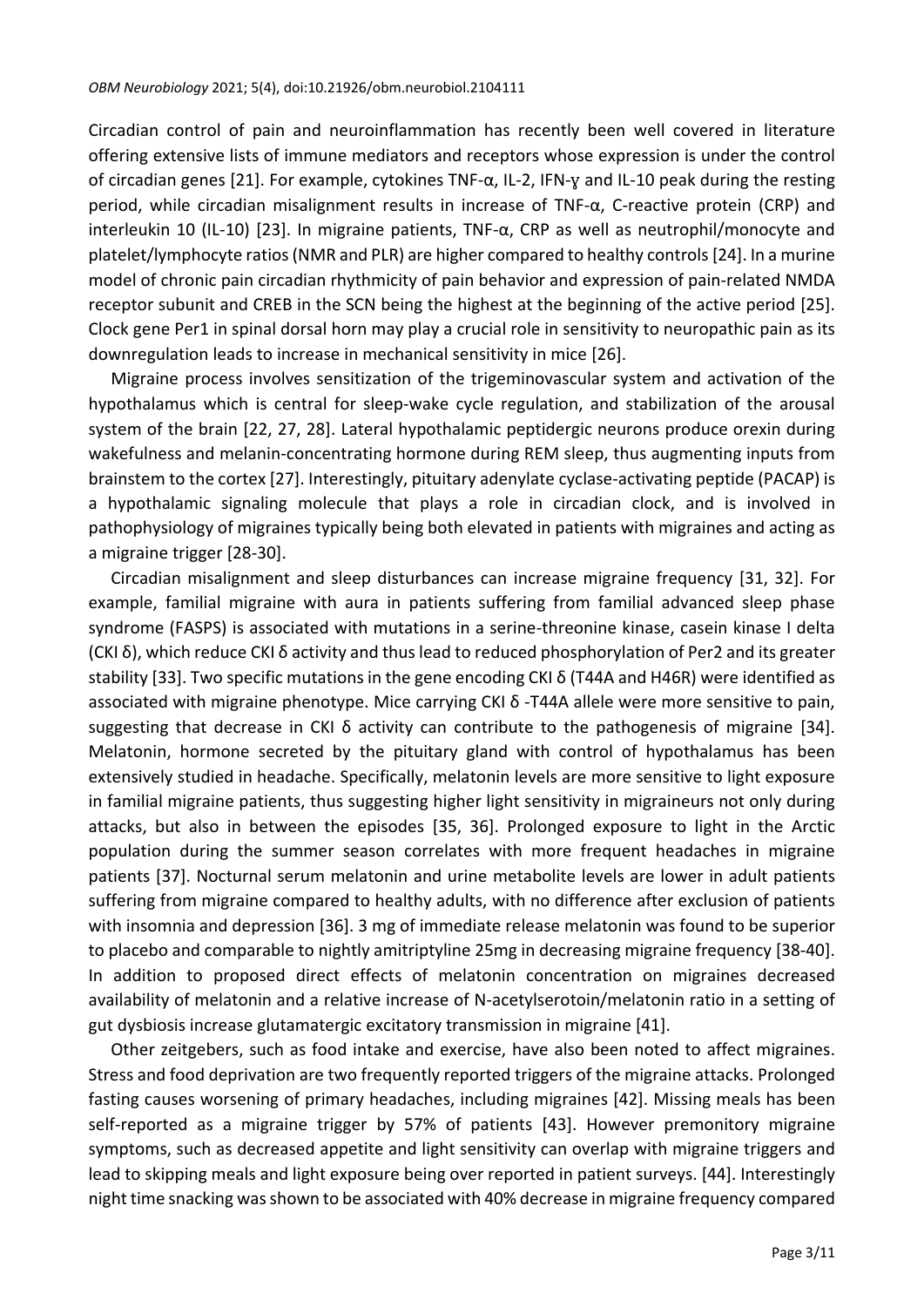to having no food [45]. The relationship between skipping meals and migraines is unclear, one of the proposed causes is hypoglycemia causing worsening of migraine [43].

While there are some observations that exercise can trigger migraine attacks by resetting circadian clock and sleep cycle, there is also evidence that regular exercise may have a prophylactic effect [46]. Timing of physical exercises was shown to cause circadian phase shifting by Youngstedt et al; they measured changes in the phase of melatonin metabolite 6-sulphatoxymelatonin (aMT6s) after subjects performed one-hour moderate treadmill exercises at different times of the day and demonstrated that morning and evening exercises produce a similar circadian clock resetting effect as exposure to light. The largest circadian phase delays were after exercising performed between 19:00 to 22:00 and the largest circadian phase advances at both 7:00 and from 13:00 to 16:00 [47]. Recent study of active students demonstrated protective effect of sport in female migraineurs, although the timing of the sports activity was not analyzed [48]. The proposed common neuromodulators in migraine and exercise are: calcitonin gene-related peptide (CGRP) increased in both exercising and migraine, endogenous opioids increased in exercise and decreased in headache and brain-derived neurotrophic factor (BDNF) elevated during migraine attacks and after exercise [49]. The relationship between migraine headache and exercising is rather complex and likely depends on multiple factors, such as the timing of exercise, intensity, duration and current presence of the migraine.

#### **3. Abortive Migraine Management and Circadian Rhythm**

Chronotherapy is defined as a precise timing of different therapeutic modalities including pharmacotherapy throughout the day to match body rhythms, optimize therapeutic outcomes and minimize side effects [50]. Specifically in migraine treatment, the timing of the ingestion of an abortive migraine medication can be predicted to result in different treatment outcomes spanning from ineffectiveness to toxicity as gastrointestinal absorption, liver and kidney metabolisms including drug degradation and excretion demonstrate strong circadian rhythmicity [50-55]. Absorption and pharmacokinetics of some migraine medications (e.g. indomethacin, nifedipine, valproic acid (VPA)) are time-dependent, their metabolism being affected by oscillations in expression of drug transporters, binding and metabolizing proteins [50, 56-58]. Indomethacin reaches its peak concentrations faster and peaks higher when taken before noon, compared to afternoon and evening injections [57]. VPA, which is often used in emergent/urgent settings as a onetime infusion of 500 mg to abort migraine attack, also demonstrates circadian variability of absorption and metabolism demonstrating higher blood concentration after the morning dose compared to the evening dose [59]. Furthermore, VPA was shown to upregulate the expression of circadian clock genes encoding core circadian transcription factors regulating both positive and negative limbs of feedback loop [60]. Caffeine as the adenosine receptor blocker has different activity during the period of wakefulness, being most effective in decreasing migraine pain in the afternoon hours [61]. Chronopharmacokinetics of sumatriptan studied in a small group of volunteers demonstrated significantly higher peak serum concentration after a morning dose compared to an evening dose. Also, the mean oral clearance and volume of distribution after the morning dose was lower comparing to the night dose [62]. Zolmitriptan and sumatriptan attenuate the circadian phase-shifting effects of light by 5HT1B receptor activation in the SCN in Syrian hamsters and without causing phase shifts on their own [63]. These findings are likely applicable to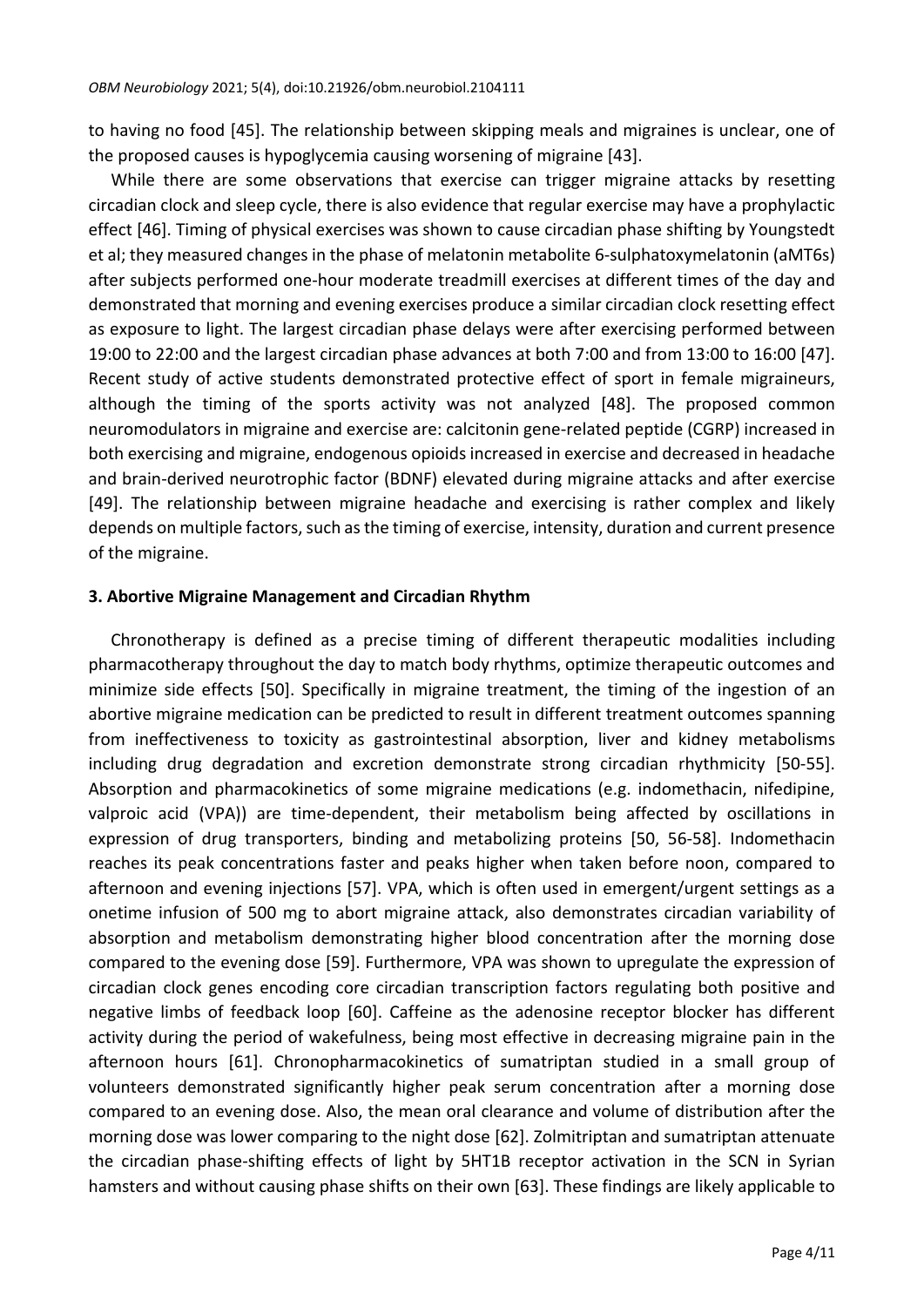human subjects as well, and triptans might play a role in reducing photosensitivity and minimizing circadian disturbances caused by light exposure.

Circadian rhythm can also affect toxicity of a medication resulting in toxic levels or prolonged exposure to the drug. For example CYP-mediated metabolism plays an important role in acetaminophen toxicity, which is more severe in the evening, shown that Cyp2e1 enzyme has a diurnal expression, higher in the nighttime [64]. In the animal model experiments it was demonstrated that plasma concentration and toxicity of Tramadol varies with circadian rhythm and is highest at night [65]. Thus, knowing the circadian specifics of analgesics metabolism helps to maximize its efficacy and minimize side effects and toxicity of the treatments. Morphine and its metabolite M3G were shown to have circadian variations throughout a 24-hour cycle, being 54% higher in the middle of the dark phase compared to the start of the light phase [66]. Epidural analgesia duration was noted to be longer in diurnal period compared with nocturnal, similar pattern was reported in oral local anesthesia by mepivacaine lasting longer at 15:00 compared to night and early morning [67, 68]. With more and more information available regarding the specifics of chronotherapy for various medications, we will be able to apply abortive therapy in optimized chronotherapeutic regiments

# **4. Preventive Migraine Management and Circadian Rhythm**

There are three major lines of preventive migraine therapy: anti-hypertensive drugs, tricyclic antidepressants and antiepileptic dugs (AEDs), each of the groups demonstrating circadian variations in efficacy. Verapamil, a calcium channel blocker, effective in treatment of migraines and cluster headaches is known to alter circadian rhythm of blood pressure being most effective if administered bedtime, which results in the high concentration of the drug in the morning [69, 70]. Propranolol was also found to have circadian variations in pharmacokinetics, demonstrating the shortest half-life when taken at 8:00 and the longest when taken at 20:00. Time to peak was found to be the shortest when taken at 08:00 [71]. Finally, propranolol was shown to shift circadian phase itself [72].

There is a growing amount of evidence toward circadian rhythmicity of epileptic seizures, which could be related to cortical excitability during sleep and wakefulness and increase of seizure probability in the morning following sleep deprivation [73]. Migraine and epilepsy have some overlap, both recognized as originating from electrical disturbances in the brain and rhythmicity on a circadian time scale, sometimes referred to as a singular phenomenon, "migralepsy" [74]. Chronotherapeutic dosing of AEDs, such as phenytoin and carbamazepine shows improved response of diurnally active epileptic patterns and reduced toxicity when administered at 20:00 in comparison to conventional administration of AEDs [75]. Depakote is often used as a preventive migraine medication and might play a role in affecting circadian rhythms by disrupting oscillatory expression of genes which play a role in regulation of those rhythms [60].Growing evidence of AEDs being more effective in chronotherapeutic administration for treatment of seizures and the overlap of migraine with epilepsy treatment, as well as overlap in pathophysiology of migraine and epilepsy, allow us to suggest that more evidence will arise towards efficacy of chronotherapy in treatment of chronic migraines.

Chronopharmalogical profiles of several antidepressants, were suggested to have circadian rhythmicity when studied in animal model. Antidepressant effect of tricyclic antidepressant (TCA)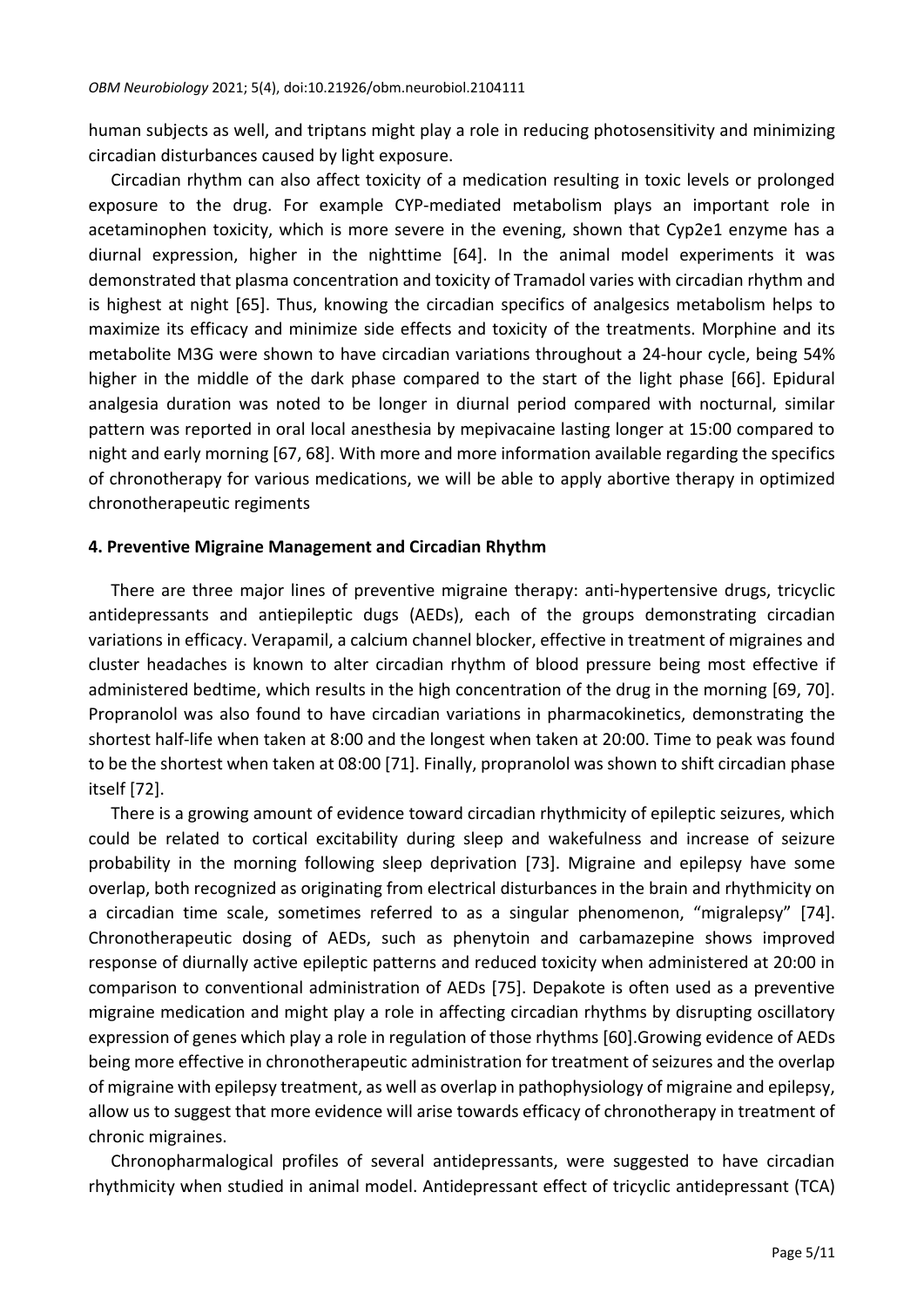imipramine in mouse model was observed to be highest in the evening in tail region, though plasma and brain levels of the drug were slightly higher in the morning [76]. Circadian changes of pharmacokinetics of amitriptyline in rats demonstrated highest bioavailability in the dark phase around 4:00 with acrophases for clearance appearing between 19:00 and 21:00 [77]. TCAs are mainly inactivated by CYP450 enzyme in the liver; thus the variation of the serum concentration of the TCAs can be explained by circadian regulation of the CYP450 [78]. Small heterodimer partner (SHP) is a circadian gene, which seems to regulate liver circadian clock machinery and CYPs [14]. There is not enough data on circadian fluctuations of TCA pharmacokinetics in human subjects in the literature; thus it could be an area of further investigation.

Onabotulinum toxin (BTA) injections have been used since the early 2000's for chronic migraine prevention with great results [79]. Our group demonstrated that chronic migraine patients with a stable circadian sleep/wake routine benefited the most from BTA injections administered in the afternoon. Although not tested directly, pharmacokinetic research on BTA variants offered some clues as to why this effect might be happening. BTA1 is the only subtype commercially available for chronic migraine treatment and it spreads throughout the tissue better than BTA2 [80, 81]. BTA3 subtype has slightly decreased potency compared to BTA1, likely related to a less efficient SNAP-25 hydrolysis and LC stability [82]. Therefore, hypothesized circadian variability of BTA1 efficiency is likely related to difference in cell entry and/or toxin spread during different circadian phases [80]. We have also demonstrated that discomfort associated with BTA injections is significantly less in the afternoon compared to patients injected in the morning, thus likely improving compliance [83].

# **5. Discussion**

Circadian rhythms regulate physiological processes, and play an important role in pain modulation and migraine. The fact that the same neuroanatomical structures are involved in sleepwake regulation and migraine pathogenesis lends itself to a number of possible treatment optimizations. On the molecular level, core circadian genes were found to be activated in pain modulation and sensitivity to pain and development of small-molecule clock modulators should eventually allow for testing of these in migraine management. There is more research to come on molecular mechanisms of migraine and its relationship to circadian genes. Currently available research of chronotherapy is a good foundation to build on for the future research and application of chronotherapy for chronic migraine. Improved understanding of the association between circadian rhythms and migraine variants will lead to significant changes in clinical practice and patient outcomes. Timing of therapeutic interventions, ranging from oral intake of medications to injections administrations should be optimized based on comprehension of these biological systems in standard of care protocols that should include preferred therapeutic windows.

# **Author Contributions**

Yulia Salamatova: have been involved in writing the manuscript, revising the manuscript, performing the literature search. Andreja Packard: have been involved in drafting the manuscript, revising the manuscript, have given the final approval of the version to be published.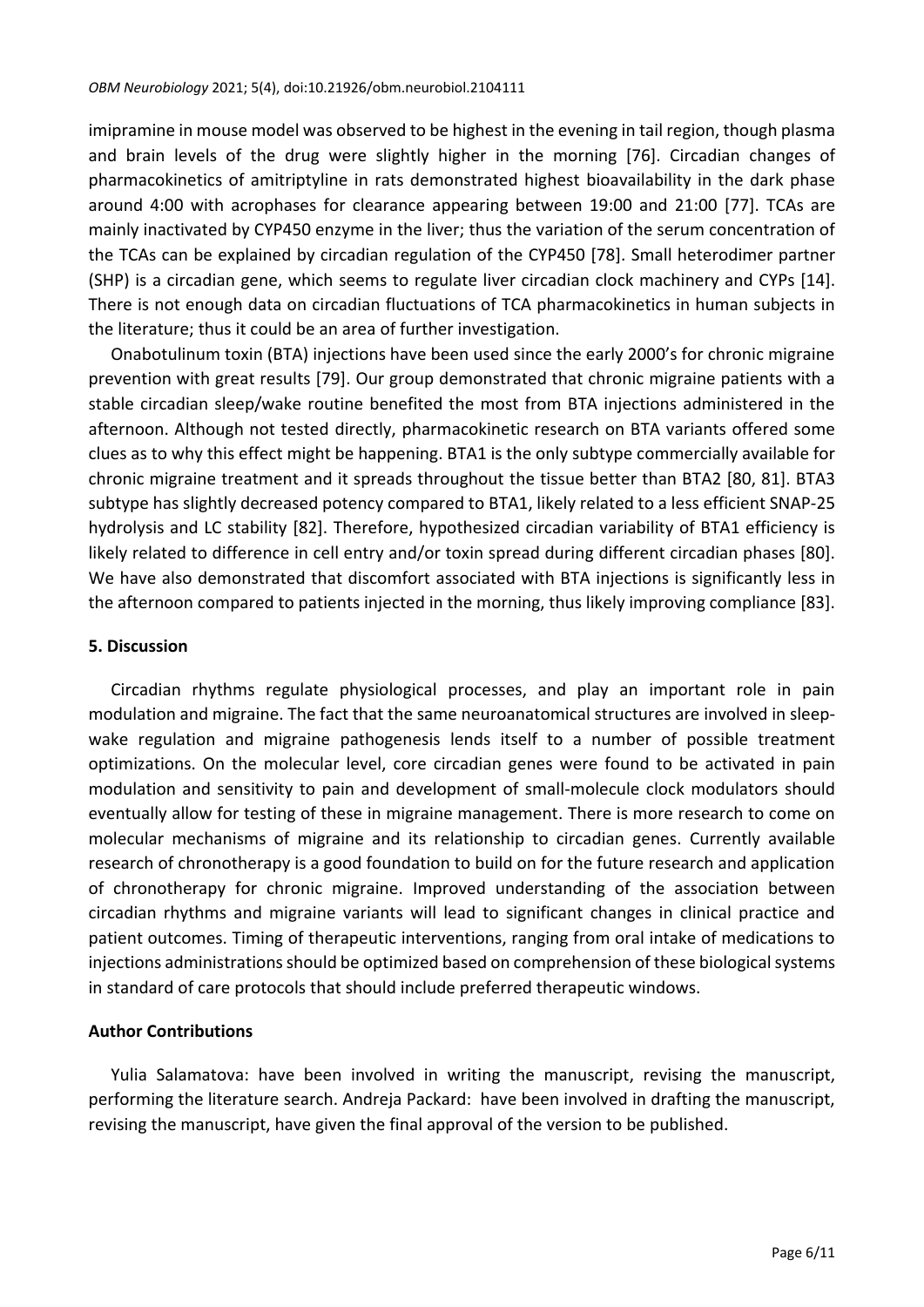# **Competing Interests**

The authors have declared that no competing interests exist.

# **References**

- 1. Panda S, Hogenesch JB, Kay SA. Circadian rhythms from flies to human. Nature. 2002; 417: 329- 335.
- 2. Eckel-Mahan K, Sassone-Corsi P. Metabolism and the circadian clock converge. Physiol Rev. 2013; 93: 107-135.
- 3. Gachon F, Nagoshi E, Brown SA, Ripperger J, Schibler U. The mammalian circadian timing system: From gene expression to physiology. Chromosoma. 2004; 113: 103-112.
- 4. Harrisingh MC, Nitabach MN. Integrating circadian timekeeping with cellular physiology. Science. 2008; 320: 879-880.
- 5. Murphy PJ, Campbell SS. Physiology of the circadian system in animals and humans. J Clin Neurophysiol. 1996; 13: 2-16.
- 6. Rijo-Ferreira F, Takahashi JS. Genomics of circadian rhythms in health and disease. Genome Med. 2019; 11: 1-16.
- 7. Serin Y, Tek NA. Effect of circadian rhythm on metabolic processes and the regulation of energy balance. Ann Nutr Metab. 2019; 74: 322-330.
- 8. Ralph MR, Foster RG, Davis FC, Menaker M. Transplanted suprachiasmatic nucleus determines circadian period. Science. 1990; 247: 975-978.
- 9. Berson DM, Dunn FA, Takao M. Phototransduction by retinal ganglion cells that set the circadian clock. Science. 2002; 295: 1070-1073.
- 10. Gekakis N, Staknis D, Nguyen HB, Davis FC, Wilsbacher LD, King DP, et al. Role of the CLOCK protein in the mammalian circadian mechanism. Science. 1998; 280: 1564-1569.
- 11. Preitner N, Damiola F, Zakany J, Duboule D, Albrecht U, Schibler U. The orphan nuclear receptor REV-ERBα controls circadian transcription within the positive limb of the mammalian circadian oscillator. Cell. 2002; 110: 251-260.
- 12. Cox KH, Takahashi JS. Circadian clock genes and the transcriptional architecture of the clock mechanism. J Mol Endocrinol. 2019; 63: R93-R102.
- 13. Ripperger JA, Schibler U. Rhythmic CLOCK-BMAL1 binding to multiple E-box motifs drives circadian Dbp transcription and chromatin transitions. Nat Genet. 2006; 38: 369-374.
- 14. Zhang R, Lahens NF, Ballance HI, Hughes ME, Hogenesch JB. A circadian gene expression atlas in mammals: Implications for biology and medicine. Proc Natl Acad Sci U S A. 2014; 111: 16219- 16224.
- 15. Aviram J, Shochat T, Pud D. Pain perception in healthy young men is modified by time-of-day and is modality dependent. Pain Med. 2015; 16: 1137-1144.
- 16. Koltyn KF, Focht BC, Ancker JM, Pasley J. Experimentally induced pain perception in men and women in the morning and evening. Int J Neurosci. 1999; 98: 1-11.
- 17. Strian F, Lautenbacher S, Galfe G, Hölzl R. Diurnal variations in pain perception and thermal sensitivity. Pain. 1989; 36: 125-131.
- 18. Fox AW, Davis RL. Migraine chronobiology. Headache. 1998; 38: 436-441.
- 19. Baksa D, Gecse K, Kumar S, Toth Z, Gal Z, Gonda X, et al. Circadian variation of migraine attack onset: A review of clinical studies. BioMed Res Int. 2019; 2019: 1-9.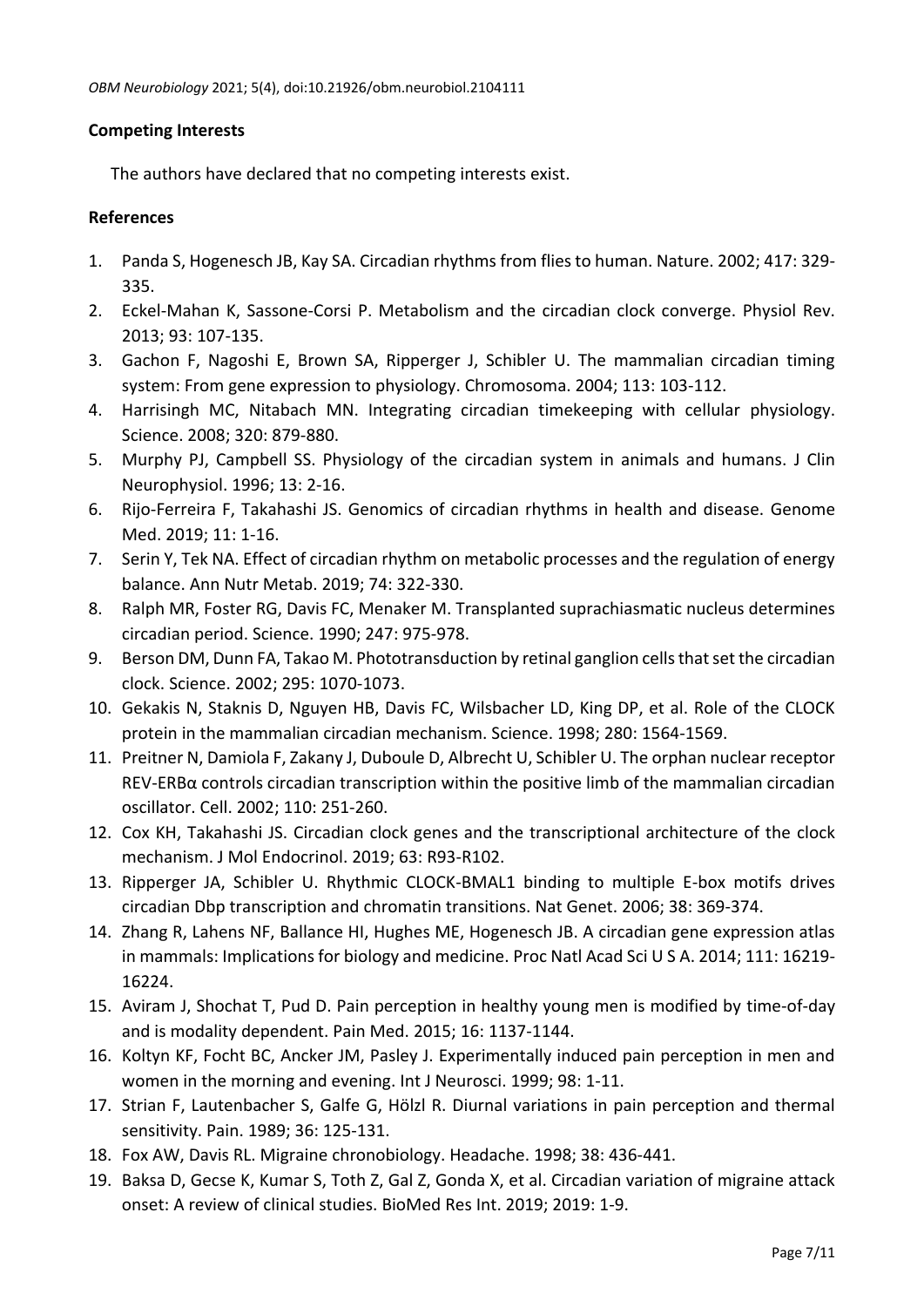- 20. Van Oosterhout W, Van Someren E, Schoonman G, Louter M, Lammers G, Ferrari MD, et al. Chronotypes and circadian timing in migraine. Cephalalgia. 2018; 38: 617-625.
- 21. Segal JP, Tresidder KA, Bhatt C, Gilron I, Ghasemlou N. Circadian control of pain and neuroinflammation. J Neurosci Res. 2018; 96: 1002-1020.
- 22. Bernstein C, Burstein R. Sensitization of the trigeminovascular pathway: Perspective and implications to migraine pathophysiology. J Clin Neurol. 2012; 8: 89-99.
- 23. Wright Jr KP, Drake AL, Frey DJ, Fleshner M, Desouza CA, Gronfier C, et al. Influence of sleep deprivation and circadian misalignment on cortisol, inflammatory markers, and cytokine balance. Brain Behav Immun. 2015; 47: 24-34.
- 24. Martami F, Jahromi SR, Togha M, Ghorbani Z, Seifishahpar M, Saidpour A. The serum level of inflammatory markers in chronic and episodic migraine: A case-control study. Neurol Sci. 2018; 39: 1741-1749.
- 25. Xia T, Cui Y, Qian Y, Chu S, Song J, Gu X, et al. Regulation of the NR2B-CREB-CRTC1 signaling pathway contributes to circadian pain in murine model of chronic constriction injury. Anesth Analg. 2016; 122: 542-552.
- 26. Morioka N, Saeki M, Sugimoto T, Higuchi T, Zhang FF, Nakamura Y, et al. Downregulation of the spinal dorsal horn clock gene Per1 expression leads to mechanical hypersensitivity via c-jun Nterminal kinase and CCL2 production in mice. Mol Cell Neurosci. 2016; 72: 72-83.
- 27. Saper CB, Scammell TE, Lu J. Hypothalamic regulation of sleep and circadian rhythms. Nature. 2005; 437: 1257-1263.
- 28. Akerman S, Goadsby PJ. Neuronal PAC<sub>1</sub> receptors mediate delayed activation and sensitization of trigeminocervical neurons: Relevance to migraine. Sci Transl Med. 2015; 7: 308ra157.
- 29. Schytz HW, Birk S, Wienecke T, Kruuse C, Olesen J, Ashina M. PACAP38 induces migraine-like attacks in patients with migraine without aura. Brain. 2009; 132: 16-25.
- 30. Zagami AS, Edvinsson L, Goadsby PJ. Pituitary adenylate cyclase activating polypeptide and migraine. Ann Clin Transl Neurol. 2014; 1: 1036-1040.
- 31. Hauge AW, Kirchmann M, Olesen J. Characterization of consistent triggers of migraine with aura. Cephalalgia. 2011; 31: 416-438.
- 32. Ong JC, Taylor HL, Park M, Burgess HJ, Fox RS, Snyder S, et al. Can circadian dysregulation exacerbate migraines? Headache. 2018; 58: 1040-1051.
- 33. Knippschild U, Gocht A, Wolff S, Huber N, Löhler J, Stöter M. The casein kinase 1 family: Participation in multiple cellular processes in eukaryotes. Cell Signal. 2005; 17: 675-689.
- 34. Brennan K, Bates EA, Shapiro RE, Zyuzin J, Hallows WC, Huang Y, et al. Casein kinase iδ mutations in familial migraine and advanced sleep phase. Sci Transl Med. 2013; 5: 183ra156.
- 35. Hay KM, Mortimer MJ, Barker DC, Debney LM, Good PA. 1044 Women with migraine: The effect of environmental stimuli. Headache. 1994; 34: 166-168.
- 36. Liampas I, Siokas V, Brotis A, Vikelis M, Dardiotis E. Endogenous melatonin levels and therapeutic use of exogenous melatonin in migraine: Systematic review and meta‐analysis. Headache. 2020; 60: 1273-1299.
- 37. Bekkelund S, Lilleng H. Impact of extreme light exposure during summer season in an arctic area on patients with migraine and chronic paroxysmal hemicrania (CPH). Cephalalgia. 2006; 26: 1153-1156.
- 38. Bougea A, Spantideas N, Lyras V, Avramidis T, Thomaidis T. Melatonin 4 mg as prophylactic therapy for primary headaches: A pilot study. Funct Neurol. 2016; 31: 33-37.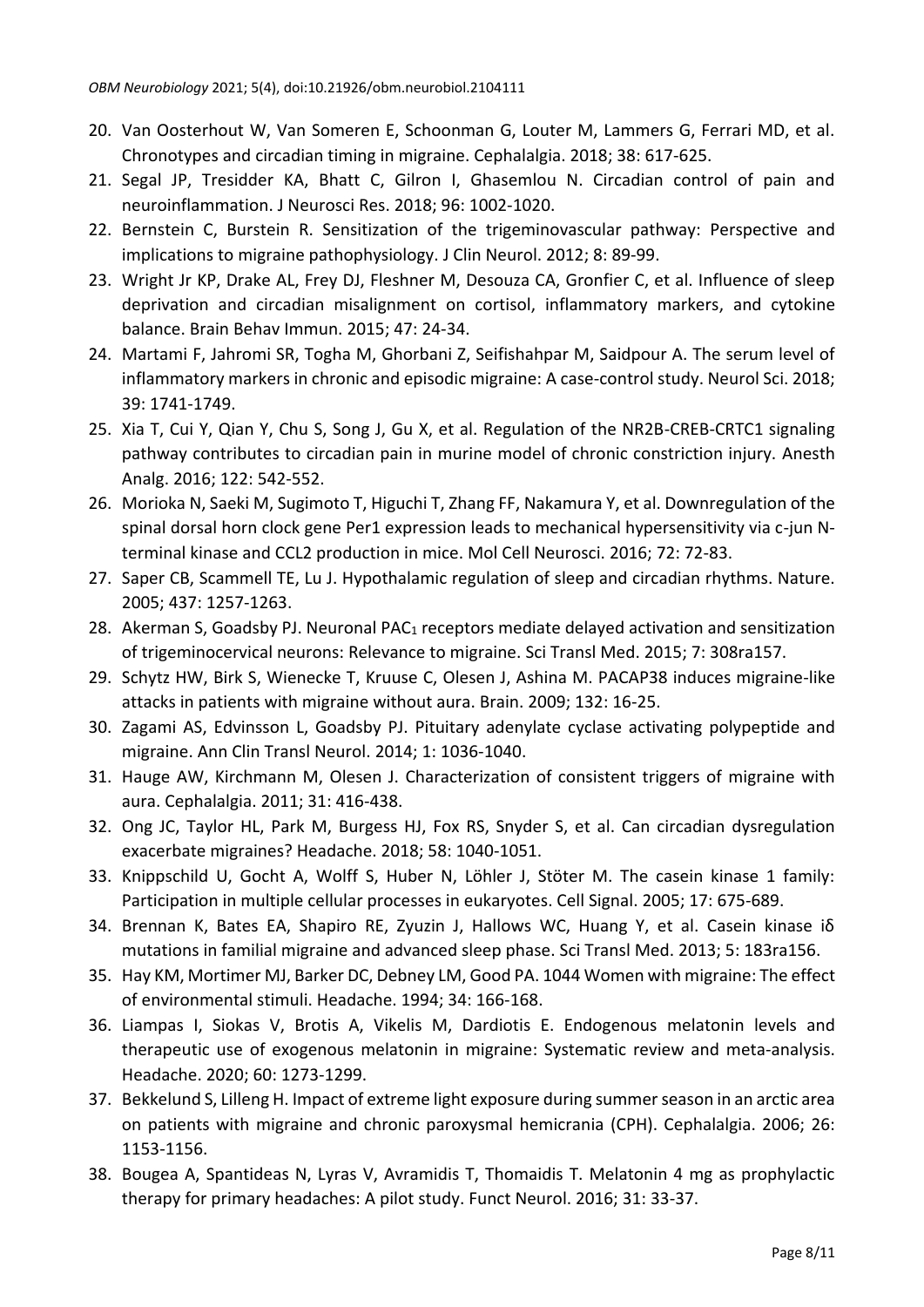- 39. Gelfand AA, Goadsby PJ. The role of melatonin in the treatment of primary headache disorders. Headache. 2016; 56: 1257-1266.
- 40. Gonçalves AL, Ferreira AM, Ribeiro RT, Zukerman E, Cipolla-Neto J, Peres MF. Randomised clinical trial comparing melatonin 3 mg, amitriptyline 25 mg and placebo for migraine prevention. J Neurol Neurosurg Psychiatry. 2016; 87: 1127-1132.
- 41. Anderson G. Integrating pathophysiology in migraine: Role of the gut microbiome and melatonin. Curr Pharm Des. 2019; 25: 3550-3562.
- 42. Torelli P, Evangelista A, Bini A, Castellini P, Lambru G, Manzoni GC. Fasting headache: A review of the literature and new hypotheses. Headache. 2009; 49: 744-752.
- 43. Kelman L. The triggers or precipitants of the acute migraine attack. Cephalalgia. 2007; 27: 394- 402.
- 44. Schulte LH, Jürgens TP, May A. Photo-, osmo-and phonophobia in the premonitory phase of migraine: Mistaking symptoms for triggers? J Headache Pain. 2015; 16: 1-5.
- 45. Turner DP, Smitherman TA, Penzien DB, Porter JA, Martin VT, Houle TT. Nighttime snacking, stress, and migraine activity. J Clin Neurosci. 2014; 21: 638-643.
- 46. Amin FM, Aristeidou S, Baraldi C, Czapinska-Ciepiela EK, Ariadni DD, Di Lenola D, et al. The association between migraine and physical exercise. J Headache Pain. 2018; 19: 1-9.
- 47. Youngstedt SD, Elliott JA, Kripke DF. Human circadian phase–response curves for exercise. J Physiol. 2019; 597: 2253-2268.
- 48. Pilati L, Battaglia G, Di Stefano V, Di Marco S, Torrente A, Raieli V, et al. Migraine and sport in a physically active population of students: Results of a cross‐sectional study. Headache. 2020; 60: 2330-2339.
- 49. Hindiyeh NA, Krusz JC, Cowan RP. Does exercise make migraines worse and tension type headaches better? Curr Pain Headache Rep. 2013; 17: 380.
- 50. Dong D, Yang D, Lin L, Wang S, Wu B. Circadian rhythm in pharmacokinetics and its relevance to chronotherapy. Biochem Pharmacol. 2020; 178: 114045.
- 51. Davidson AJ, Castañón‐Cervantes O, Stephan FK. Daily oscillations in liver function: Diurnal vs circadian rhythmicity. Liver Int. 2004; 24: 179-186.
- 52. Ede MC. Circadian rhythms of drug effectiveness and toxicity. Clin Pharmacol Ther. 1973; 14: 925-935.
- 53. Firsov D, Bonny O. Circadian regulation of renal function. Kidney Int. 2010; 78: 640-645.
- 54. Konturek P, Brzozowski T, Konturek S. Gut clock: Implication of circadian rhythms in the gastrointestinal tract. J Physiol Pharmacol. 2011; 62: 139-150.
- 55. Reinberg A, Smolensky M. Circadian changes of drug disposition in man. Clin Pharmacokinet. 1982; 7: 401-420.
- 56. Cao QR, Kim TW, Choi JS, Lee BJ. Circadian variations in the pharmacokinetics, tissue distribution and urinary excretion of nifedipine after a single oral administration to rats. Biopharm Drug Dispos. 2005; 26: 427-437.
- 57. Clench J, Reinberg A, Dziewanowska Z, Ghata J, Smolensky M. Circadian changes in the bioavailability and effects of indomethacin in healthy subjects. Eur J Clin Pharmacol. 1981; 20: 359-369.
- 58. Ohdo S, Nakano S, Ogawa N. Chronopharmacokinetics of valproic acid following constant-rate administration in mice. Chronobiol Int. 1991; 8: 35-43.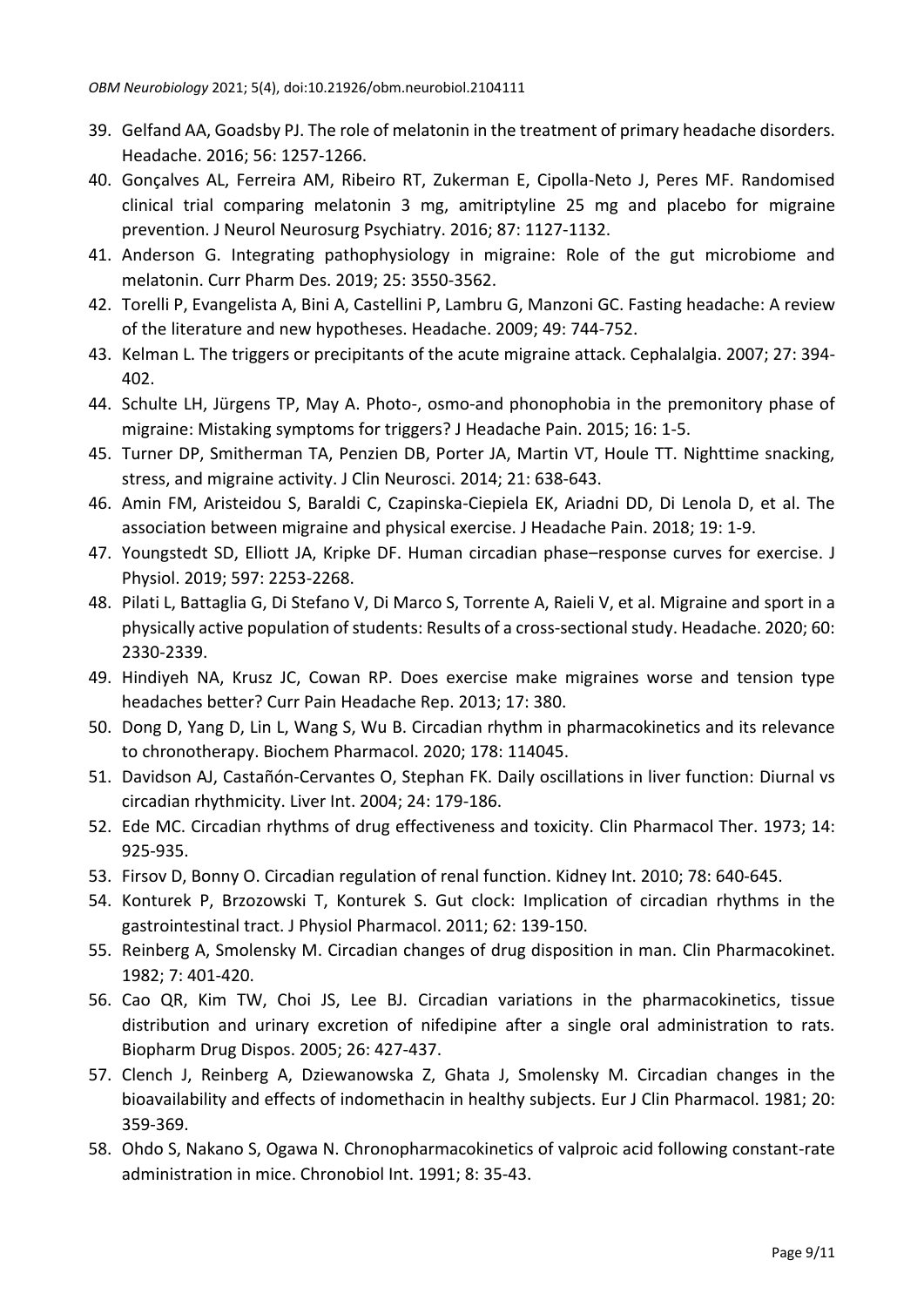- 59. Yoshiyama Y, Nakano S, Ogawa N. Chronopharmacokinetic study of valproic acid in man: Comparison of oral and rectal administration. J Clin Pharmacol. 1989; 29: 1048-1052.
- 60. Griggs CA, Malm SW, Jaime-Frias R, Smith CL. Valproic acid disrupts the oscillatory expression of core circadian rhythm transcription factors. Toxicol Appl Pharmacol. 2018; 339: 110-120.
- 61. McLellan TM, Caldwell JA, Lieberman HR. A review of caffeine's effects on cognitive, physical and occupational performance. Neurosci Biobehav Rev. 2016; 71: 294-312.
- 62. Poondru S, Devaraj R, Boinpally RR, Yamasani MR. Chronopharmacokinetics of sumatriptan in healthy human subjects. J Pharm Pharmacol. 2000; 52: 1085-1090.
- 63. Basu P, Ie N, Wensel AL, Baskerville JD, Smith VM, Antle MC. Triptans attenuate circadian responses to light. Eur J Neurosci. 2015; 42: 2489-2495.
- 64. Matsunaga N. Dosing time based on molecular mechanism of biological clock of hepatic drug metabolic enzyme. Yakugaku Zasshi. 2009; 129: 1357-1365.
- 65. Liu XP, Song JG. Chronopharmacology of tramadol in mice. Yao Xue Xue Bao. 2001; 36: 561-564.
- 66. Kervezee L, Hartman R, van den Berg DJ, Meijer JH, de Lange EC. Diurnal variation in the pharmacokinetics and brain distribution of morphine and its major metabolite. Eur J Pharm Sci. 2017; 109: S132-S139.
- 67. Debon R, Chassard D, Duflo F, Boselli E, Bryssine B, Allaouchiche B. Chronobiology of epidural ropivacaine: Variations in the duration of action related to the hour of administration. J Am Soc Anesthesiol. 2002; 96: 542-545.
- 68. Pöllmann L. Circadian changes in the duration of local anaesthesia. Int J Oral Surg. 1982; 11: 36- 39.
- 69. Burish MJ, Chen Z, Yoo SH. Emerging relevance of circadian rhythms in headaches and neuropathic pain. Acta Physiol. 2019; 225: e13161.
- 70. Smolensky MH, Portaluppi F. Chronopharmacology and chronotherapy of cardiovascular medications: Relevance to prevention and treatment of coronary heart disease. Am Heart J. 1999; 137: S14-S24.
- 71. Langner B, Lemmer B. Circadian changes in the pharmacokinetics and cardiovascular effects of oral propranolol in healthy subjects. Eur J Clin Pharmacol. 1988; 33: 619-624.
- 72. Shimamoto H, Shimamoto Y, Sakata S. Influences of propranolol and atenolol on the circadian rhythm of heart rate in elderly patients with essential hypertension. Clin Sci. 1990; 78: 403-407.
- 73. Khan S, Nobili L, Khatami R, Loddenkemper T, Cajochen C, Dijk DJ, et al. Circadian rhythm and epilepsy. Lancet Neurol. 2018; 17: 1098-1108.
- 74. Nye BL, Thadani VM. Migraine and epilepsy: Review of the literature. Headache. 2015; 55: 359- 380.
- 75. Yegnanarayan R, Mahesh SD, Sangle S. Chronotherapeutic dose schedule of phenytoin and carbamazepine in epileptic patients. Chronobiol Int. 2006; 23: 1035-1046.
- 76. Kawai H, Iwadate R, Ishibashi T, Kudo N, Kawashima Y, Mitsumoto A. Antidepressants with different mechanisms of action show different chronopharmacological profiles in the tail suspension test in mice. Chronobiol Int. 2019; 36: 1194-1207.
- 77. Rutkowska A, Piekoszewski W, Brandys J. Chronopharmacokinetics of amitriptyline in rats. Biopharm Drug Dispos. 1999; 20: 117-124.
- 78. Gillman P. Tricyclic antidepressant pharmacology and therapeutic drug interactions updated. Br J Clin Pharmacol. 2007; 151: 737-748.